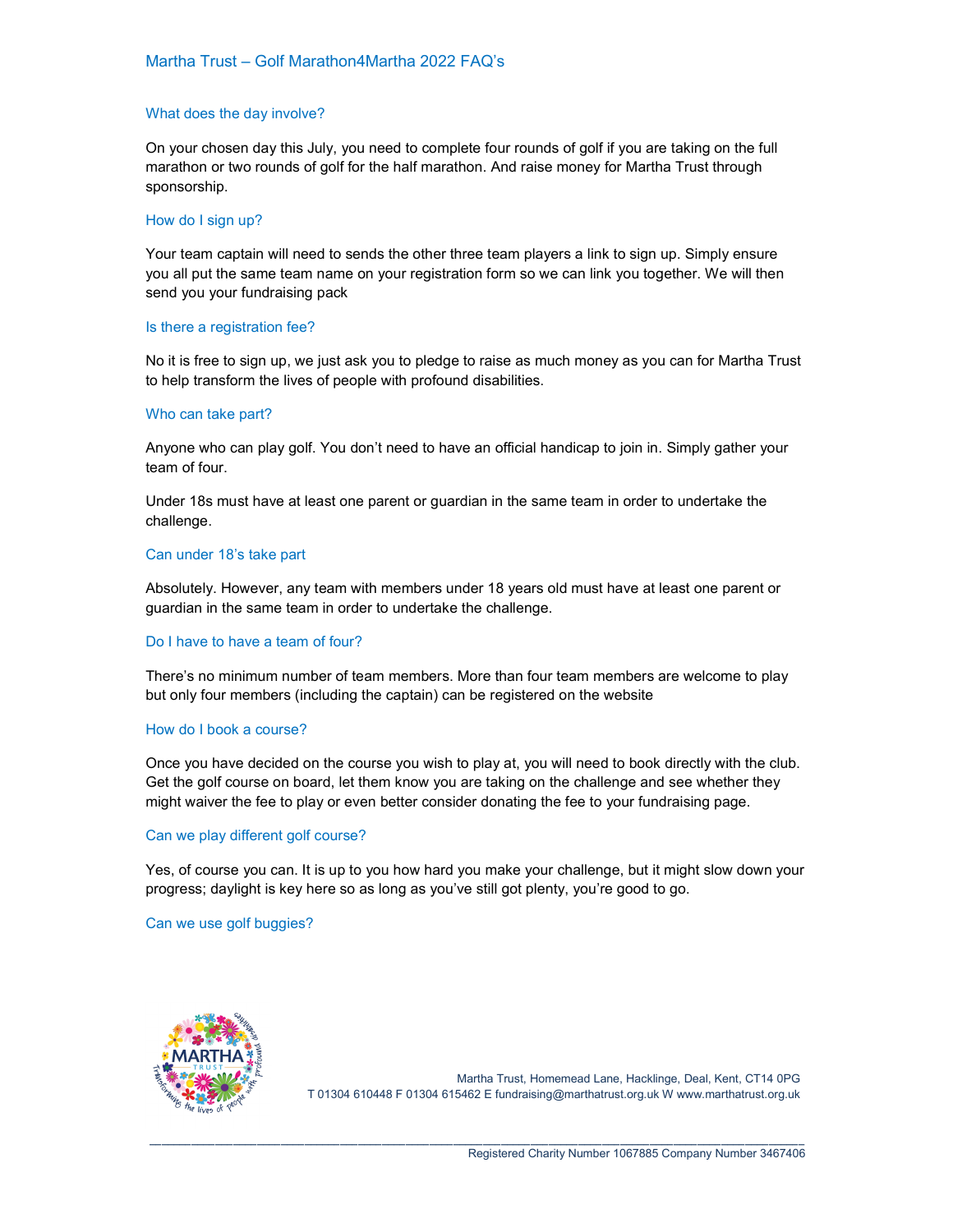For it to be the ultimate challenge, you should try to not use golf buggies. However, we completely understand that in certain circumstances supporters should use them and, in some instances, such as extreme weather conditions, we would advise you use them.

## When can we host our challenge?

We are encouraging all our teams to take on the challenge on a date that suits them in the month of July.

Please make sure all your fundraising is in by  $31<sup>st</sup>$  August to be entered into the competition for the team that raises the most money!

#### Do we need to keep score?

It is completely up to you. The Golf Marathon4Martha is about completing the challenge itself, raising money for Martha and having fun.

#### Kick start your fundraising

Once you've registered, we'll send you a fundraising pack to help kick start your fundraising. Your pack will contain everything you need for the challenge. We also recommend you set up a Just Giving page. Don't forget to share with friends and family on your social media. Please allow a few weeks from registering for your pack to be mailed to you.

We are also on hand to help you, simple call 01304 610448 or email fundraising@marthatrust.org.uk

## My employer wants to match fund some or all of my fundraising. What do I need to know?

Yay! That is great news that your employer wants to match fund your fundraising. So we can match your employers donation to your fundraising total please get in touch with us on 01304 610448 or email fundraising@marthatrust.org.uk

#### I understand there is a prize for the top fundraising team, tell me more

The team who raises the most sponsorship, will win a prize of xxxx kindly donated by xxxx.

## Can I change my team members once we've signed up?

Yes, you can no problem. You simply need to get in contact with us and let us know your team name and changes to your team. Email fundraising@marthatrust.org.uk or call us on 01304 610448

## I can no longer take part in the challenge, how do I cancel?

It is no problem to cancel, you simply need to contact us, email fundraising@marthatrust.org.uk or call 01304 610448.

\_\_\_\_\_\_\_\_\_\_\_\_\_\_\_\_\_\_\_\_\_\_\_\_\_\_\_\_\_\_\_\_\_\_\_\_\_\_\_\_\_\_\_\_\_\_\_\_\_\_\_\_\_\_\_\_\_\_\_\_\_\_\_\_\_\_\_\_\_\_\_\_\_\_\_\_\_\_\_\_\_\_\_\_\_\_\_\_\_\_\_\_\_\_\_\_\_\_\_\_\_\_\_\_\_\_\_\_\_\_

#### Contact us

If you have any questions not covered above please contact the fundraising team

- t 01304610448
- e fundraising@marthatrust.org.uk



Martha Trust, Homemead Lane, Hacklinge, Deal, Kent, CT14 0PG T 01304 610448 F 01304 615462 E fundraising@marthatrust.org.uk W www.marthatrust.org.uk